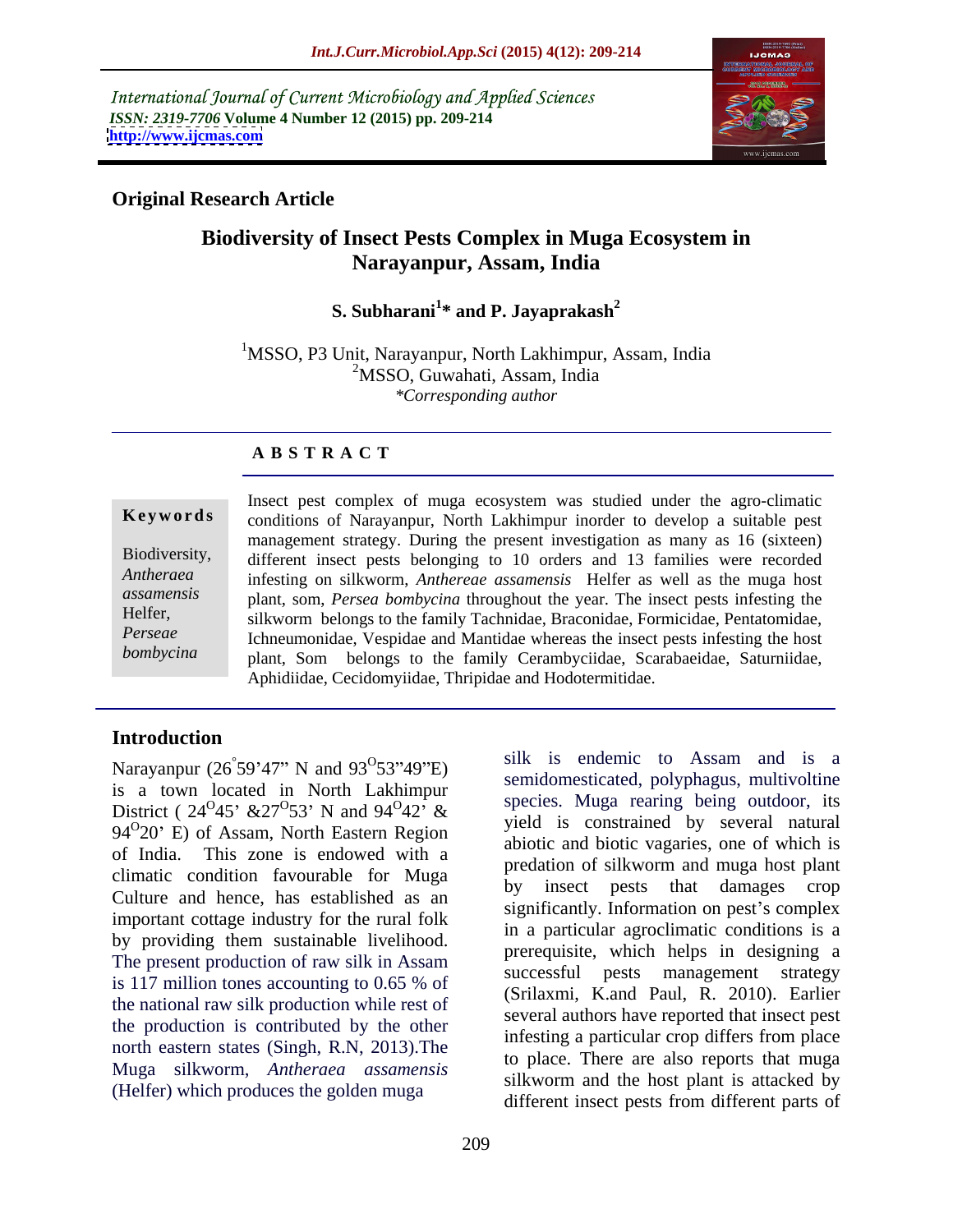the country and other country as well (Chaudhury, 1981; Thangavelu *et al.,* 1988; major pests depending upon their intensity Singh & Das, 1996). Application of insecticides for their control is not advocated as their residual effect is harmful for the

Hence, considering, the importance of muga to develop a successful pest management farmers in achieving good harvest.

This rearing field covers an area of 11 acres The insect pests infesting the silkworm with 10 plots and 4300 som plants in 3x3 belongs to the family Tachnidae, Vespidae, spacing. Observations on the incidence of Ichneumonidae, Braconidae, Formicidae, the pests were made at weekly intervals following plant inspection method insect pests infesting the host plants belong (PIM).Identification was carried out as per to the family Cerambyciidae, Scarabaeidae, relevant keys and assistance of Saturniidae, Aphidiidae, Cecidomyiidae, entomologists. The nature of attack, period Thripidae and Hodotermitidae. Earlier, of activity and extent of damage were Singh & Das (1996) had reported a total of recorded and accordingly they were ranked 39 (thirty nine) insect specimens belonging

The data recorded on the insect pests infesting muga ecosystem are presented in<br>Table 1 and 2. From the data it was observed Table 1 and 2. From the data it was observed and predators attack muga host plant and that under the agro-climatic conditions of silkworm. Hence, development of a suitable Narayanpur, altogether 16 insect pests belonging to 10 orders and 13 families were very much essential to save the crop from found infesting the silkworm as well as the

host plant. Of these, some were classified as of attack and the rest were classified as minor pests.

silkworm. The major insect pests infesting muga culture in this region, the present study was wasps that infest early instar larvae. Reddy, undertaken to identify the insect pests 2010 had also reported that uzi fly is a infesting the silkworm and host plant so as serious endoparasitoid with maximum strategy which will be a boon for the muga harvesting of cocoons during Chotua and silkworm are Uzi fly ( *Exorista sorbillans*) that infest late instar (IV & Vth ) larvae and infestation in  $5<sup>th</sup>$  instar larvae and at Jarua crop in Upper Assam.

**Materials and Methods** Similarly, Singh *et al.,* 1993 also reported Studies were conducted for monitoring the due to infestation by the uzi fly to the extent insect pests infesting muga ecosystem in the of as high as 86 % in Boko area during Jarua rearing field of Muga Silkworm Seed crop Among the major insect pests infesting Organization, P3 Unit, Central Silk Board, the host plant are the stem borer (*Aeolesthes*  Narayanpur during 2011 and 2012 under the *holosericea*), Mango Hairy caterpillar or agro climatic conditions prevailing in colloquially called 'Amphutukoni' (Cricula Narayanpur. *trifenestrata*) and the termites. that the muga silkworm suffers heavy loss

as major and minor pests. to twenty five families infesting primary **Results and Discussion**  (*Antheraea assama)* from RMRS, Boko, Pentatomidae and Mantidae whereas the muga food plants and muga silkworms Assam.

> From the study it is clear that certain pests Integrated pest management programme is pest and predators and ensure good harvest.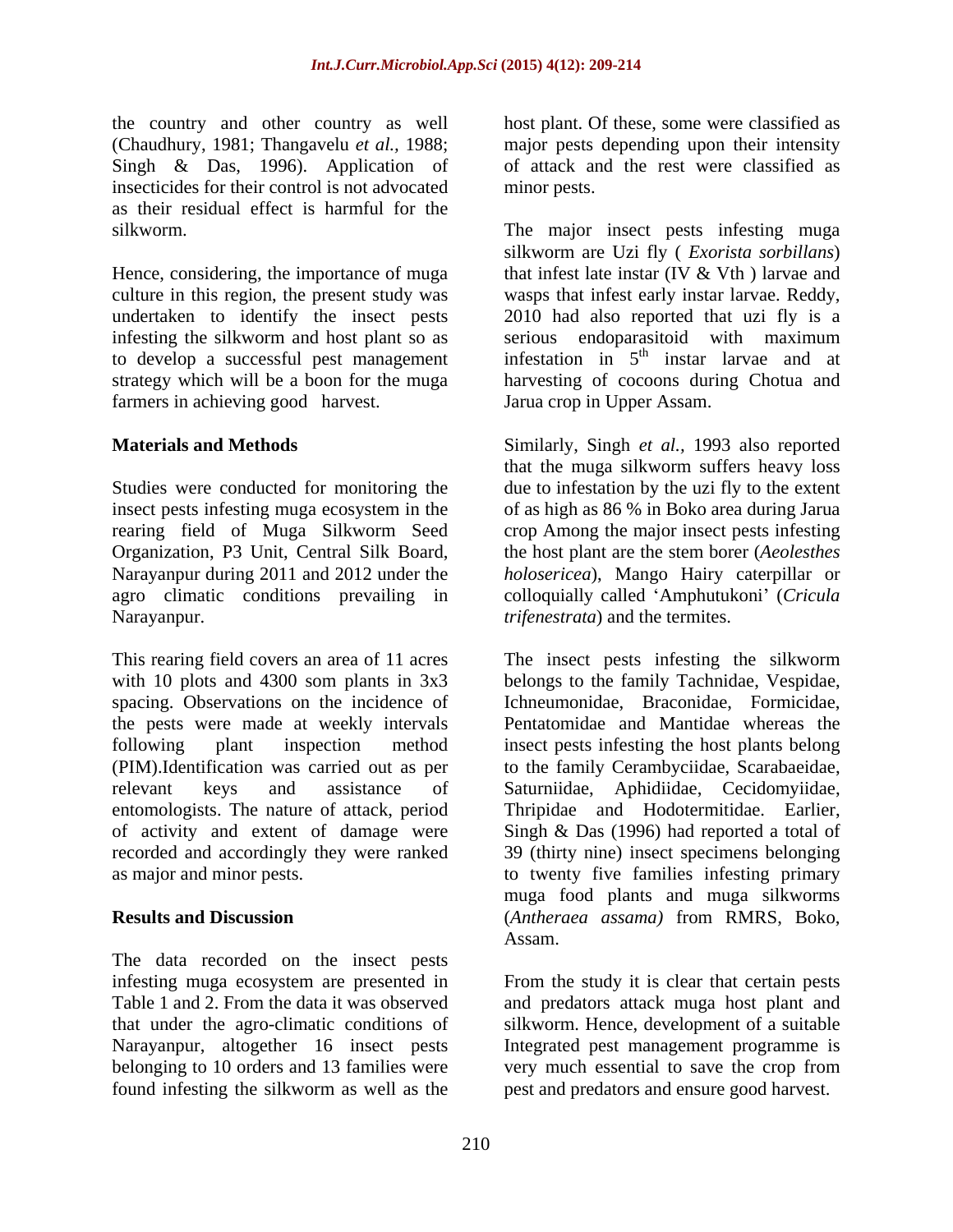### *Int.J.Curr.Microbiol.App.Sci* **(2015) 4(12): 209-214**

| Sl.No Commom     | <b>Scientific</b> | Order       | Family | <b>Status</b> | Nature of attack                                                                                                               | <b>Stage of attack</b> | <b>Period of activity</b> |
|------------------|-------------------|-------------|--------|---------------|--------------------------------------------------------------------------------------------------------------------------------|------------------------|---------------------------|
| <b>Name</b>      | <b>Name</b>       |             |        |               |                                                                                                                                |                        |                           |
| Uzifly           | Exorista          | Diptera     |        |               | Tachinidae Major The Uzi fly mostly attack the 4 <sup>th</sup> and 5 <sup>th</sup> instar Attack the late instar Serious endo- |                        |                           |
|                  | sorbillans        |             |        |               | larvae ultimately killing the larvae. A Single   larvae.                                                                       |                        | parasitoid                |
|                  |                   |             |        |               | female prefers to lay eggs directly at inter                                                                                   |                        | particularly during       |
|                  |                   |             |        |               | segmental region of the larval body. After                                                                                     |                        | Jarua (Dec.-Jan.)         |
|                  |                   |             |        |               | hatching, the maggots penetrates into the larval                                                                               |                        | and Chotua (Feb.-         |
|                  |                   |             |        |               | body and starts feeding on inner tissues/fat                                                                                   |                        | Mar.) crop                |
|                  |                   |             |        |               | bodies then maggots comes out from the body                                                                                    |                        | seasons causing           |
|                  |                   |             |        |               | and pupates in the soil. The silkworm                                                                                          |                        | 15 to 20 % loss.          |
|                  |                   |             |        |               | parasitized by Uzi fly in early instars are killed                                                                             |                        |                           |
|                  |                   |             |        |               | before attaining spinning stage, while those                                                                                   |                        |                           |
|                  |                   |             |        |               | parasitized in the late 4th $\&$ 5th instars spin                                                                              |                        |                           |
|                  |                   |             |        |               | cocoons of weak built and from such cocoons                                                                                    |                        |                           |
|                  |                   |             |        |               | Uzi maggots emerge by piercing, thus                                                                                           |                        |                           |
|                  |                   |             |        |               | rendering cocoons unfit for reeling and reduces                                                                                |                        |                           |
|                  |                   |             |        |               | the market value of the cocoons. Presence of                                                                                   |                        |                           |
|                  |                   |             |        |               | $egg(s)$ or black scar on the body of the                                                                                      |                        |                           |
|                  |                   |             |        |               | silkworm larvae and maggot emergence hole in                                                                                   |                        |                           |
|                  |                   |             |        |               | the cocoons indicates uzi infestation.                                                                                         |                        |                           |
| <b>Braconiid</b> | Apanteles         | Hymenoptera |        |               | Braconiidae   Major   Apanteles lays eggs inside larval body of the   Attack the early                                         |                        | Peak activity             |
|                  | glomeratus        |             |        |               | silkworm by inserting the ovipositor through instars larvae.                                                                   |                        | during summer             |
|                  |                   |             |        |               | tubercles. The maggots of the fly feed on the                                                                                  |                        | and winter                |
|                  |                   |             |        |               | tissue of the silkworm and come out through                                                                                    |                        | months.                   |
|                  |                   |             |        |               | the tubercles after maturation. The mature                                                                                     |                        |                           |
|                  |                   |             |        |               | maggots form pupae in aggregation outside the                                                                                  |                        |                           |
|                  |                   |             |        |               | body of the silkworm larvae.                                                                                                   |                        |                           |
| Red Ant          | Oecophylla        | Hymenoptera |        |               | Formicidae   Major   These predators generally attack in groups and   Attack the early and   Throughout the                    |                        |                           |
|                  | smangoline        |             |        |               | carry the young larvae to their nests They                                                                                     | late instars larvae.   | year. Peak attack         |
| Carpenter        | Componotus sp.    |             |        |               | attempt to feed on the appendages including                                                                                    |                        | is during Summer          |
|                  |                   |             |        |               | hairs and setae, of the advance stage larvae by                                                                                |                        | Season.                   |
| Fire ant         | Solenpopsis sp.   |             |        |               | biting. This cause swelling, paralysis and                                                                                     |                        | Aherua (May-              |
|                  |                   |             |        |               | eventually death of the larvae.                                                                                                |                        | June) & Bhodia            |
|                  |                   |             |        |               |                                                                                                                                |                        | (July-Aug).               |

# **Table.1** Insect Pests and Predators Infesting Muga Silkworm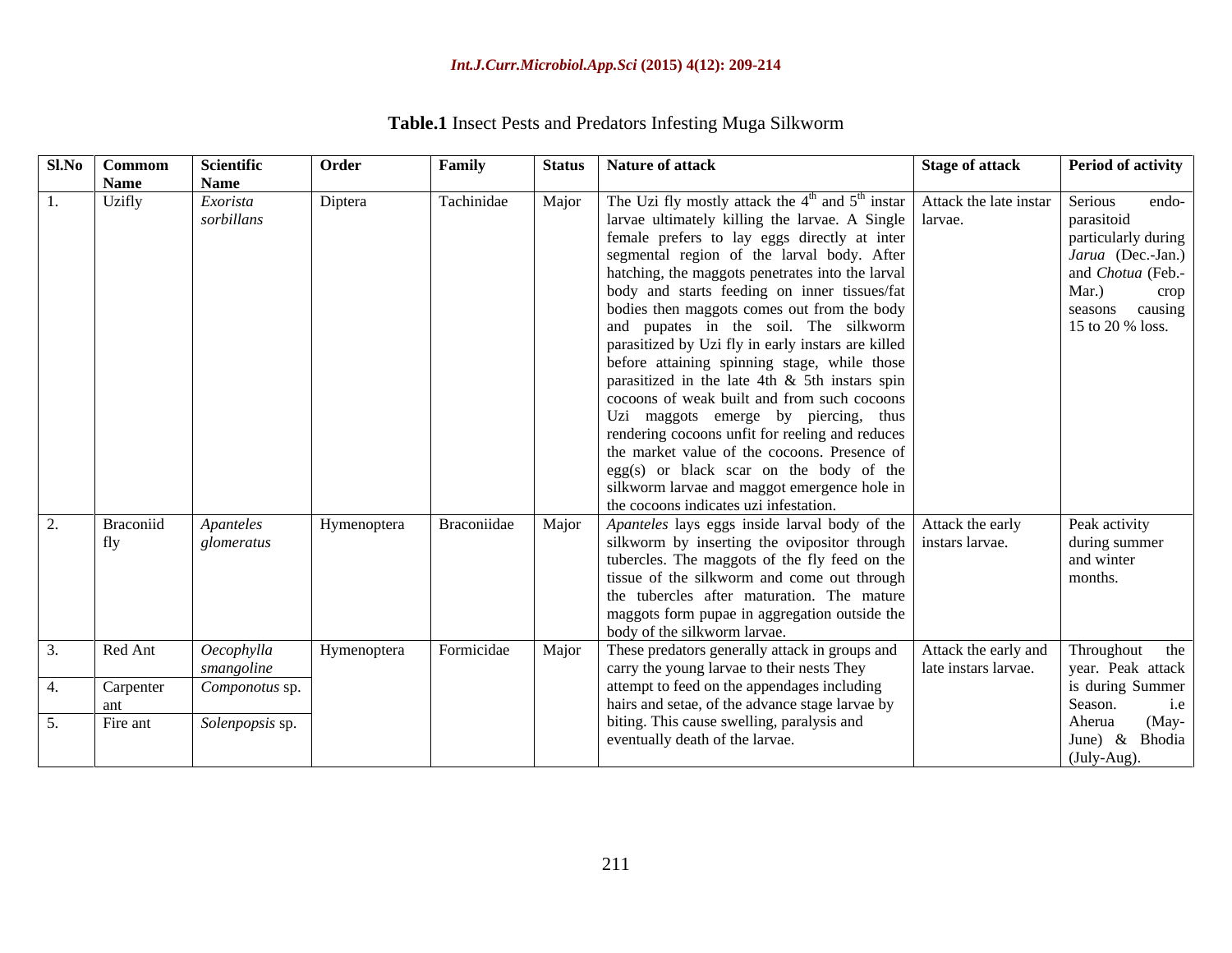### *Int.J.Curr.Microbiol.App.Sci* **(2015) 4(12): 209-214**

| Cantheconid       | <i>Eocanthecona</i>   Hemiptera |            | Pentatomidae   Minor |       | Feeds on the haemolymph of the hosts, which it   Attack the late                        | Peak activity is              |
|-------------------|---------------------------------|------------|----------------------|-------|-----------------------------------------------------------------------------------------|-------------------------------|
| bug               | furcellata                      |            |                      |       | sucks by piercing the larval body. They<br>instars                                      | during Aherua                 |
|                   |                                 |            |                      |       | generally attack the middle of the body so that                                         | (May-June) $&$                |
|                   |                                 |            |                      |       | the larvae cannot escape. Generally the 1 <sup>st</sup> and                             | Bhodia (July-                 |
|                   |                                 |            |                      |       | 2 <sup>nd</sup> instars silkworm larvae are killed with one                             | Aug) crop. Its                |
|                   |                                 |            |                      |       | prick while later instars can withstand 4 to 5                                          | population starts             |
|                   |                                 |            |                      |       | pricks.                                                                                 | declining by                  |
|                   |                                 |            |                      |       |                                                                                         | October and the               |
|                   |                                 |            |                      |       |                                                                                         | bug goes under                |
|                   |                                 |            |                      |       |                                                                                         | hibernation during            |
|                   |                                 |            |                      |       |                                                                                         | December and                  |
|                   |                                 |            |                      |       |                                                                                         | February.                     |
| Reduviid          | Syncanus                        | Hemiptera  | Pentatomidae         |       | Sucks the larval haemolymph with its long Attack the early                              | Peak activity is              |
| bug               | collaris                        |            |                      |       | proboscis. Early instar larvae are more likely instars                                  | during Aherua                 |
|                   |                                 |            |                      |       | to be attacked by this predator. The bug can                                            |                               |
|                   |                                 |            |                      |       | inflict injury to $30 - 40$ silkworm larvae in a                                        | (May-June) &<br>Bhodia (July- |
|                   |                                 |            |                      |       | day. Early instars larvae are usually attacked                                          | Aug) crop                     |
|                   |                                 |            |                      |       | by this predator.                                                                       |                               |
|                   |                                 |            |                      |       |                                                                                         |                               |
| Wasps             | Vespa orientalis   Hymenoptera  |            | Vespidae             | Minor | They pick up the tiny silkworm larvae from Attack the late                              | Peak activity is              |
|                   |                                 |            |                      |       | the host plants and kill them. They cause instars                                       | during Aherua                 |
|                   |                                 |            |                      |       | maximum damage during early instars rearing.                                            |                               |
|                   |                                 |            |                      |       |                                                                                         | (May-June) &<br>Bhodia (July- |
|                   |                                 |            |                      |       |                                                                                         | Aug) crop                     |
|                   | Heirodula                       | Dictyotera | Mantidae             | Minor | Nymphs and adult carry away the early instars<br>Attack early and late   This insect is |                               |
| Praying<br>mantis |                                 |            |                      |       | instars larvae                                                                          |                               |
|                   | westwoodi                       |            |                      |       | larvae which are easy to feed on. They also                                             | active throughout             |
|                   |                                 |            |                      |       | inflict injury on the late instar larvae, which die                                     | the year.                     |
|                   |                                 |            |                      |       | however the injury is deep.                                                             |                               |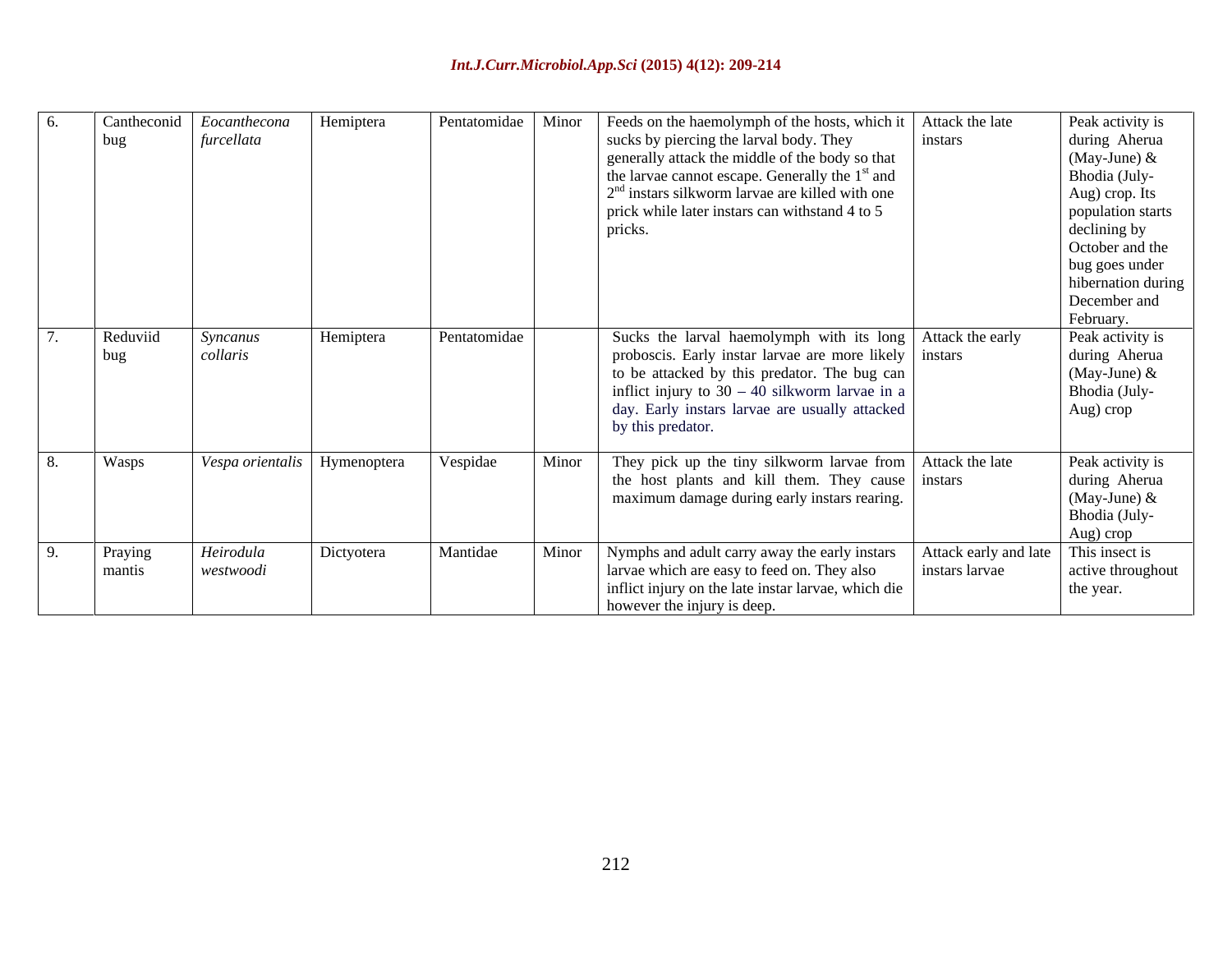| Sl.No.   Commom Name                  | <b>Scientific name</b>                                    | Order                   | Family                 | <b>Status</b> | <b>Nature of attack</b>                                                                                                                                                                                       | Period of<br><b>Activity</b>  |
|---------------------------------------|-----------------------------------------------------------|-------------------------|------------------------|---------------|---------------------------------------------------------------------------------------------------------------------------------------------------------------------------------------------------------------|-------------------------------|
| Stem borer                            | Aeolesthes<br>holosericea                                 | Coleoptera              | Cerambicidae           | Major         | Bores through the main trunk penetrating the<br>innermost layer and moves upward eating the $\int$ during<br>soft succulent part. The affected plant can be<br>detected easily from the litters of the borer. | Peak attack is<br>January-May |
| Mango hairy<br>Caterpillar/Amphuktoni | Cricula trifenestrata                                     | Lepidoptera             | Saturnidae             | Major         | Defoliate the plants leaving only the veins                                                                                                                                                                   | March-July                    |
| Termites/White ants                   | Microtermes sp.<br>Odontotermes sp.<br>Trinervitermes sp. | Isoptera                | Hodotermitidae   Major |               | They form earthen sheath on the stem and<br>feed on the bark. They also damage the roots<br>of both young and full grown trees and moves<br>upward slowly. The growth of the plant is<br>stunted              | October -<br>December         |
| Aphids                                | Schizoneuraphis<br>himaleyensis<br>Aphis craccivora       | Homoptera               | Aphiididae             | Minor         | Both nymph and adult found in colonies on<br>tender buds, shoots, lower surface of leaves<br>and suck the sap which results in curling and<br>reduction in size of the leaves.                                | February-October              |
| Leaf Gall                             | Aspondylia sp.<br>Sarcophaga misera<br>Sarcophaga sericea | Diptera                 | Cecidomyiidae   Minor  |               | Specific galls formed on leaves. The gall<br>forming cecidomyiid induces a simple<br>spherical gall in lower surface and tapering in<br>the terminal region of the leaves.                                    | June - February               |
| Beetle                                | Xylotrupes gideon                                         | Coleoptera              | Scarabidae             | Minor         | Adult beetles mainly bore at the base of the<br>stem and also on tree trunks and feed internal<br>tissues. Repeated attack affects the growth of<br>the plant                                                 | May-October                   |
| Thrips                                | Thrips flavus                                             | Thysanoptera Thripiidae |                        | Minor         | Nymphs and adults lacerate the epidermal leaf Peak activity                                                                                                                                                   |                               |

**Table.2** Insect Pests Infesting Muga Host Plant

tissues and suck the oozing sap leading to  $\vert$  during  $\vert$ damage of the guard cells and finally drying | February-June |

during and the set of the set of the set of the set of the set of the set of the set of the set of the set of the set of the set of the set of the set of the set of the set of the set of the set of the set of the set of th

of the leaves.

February-June